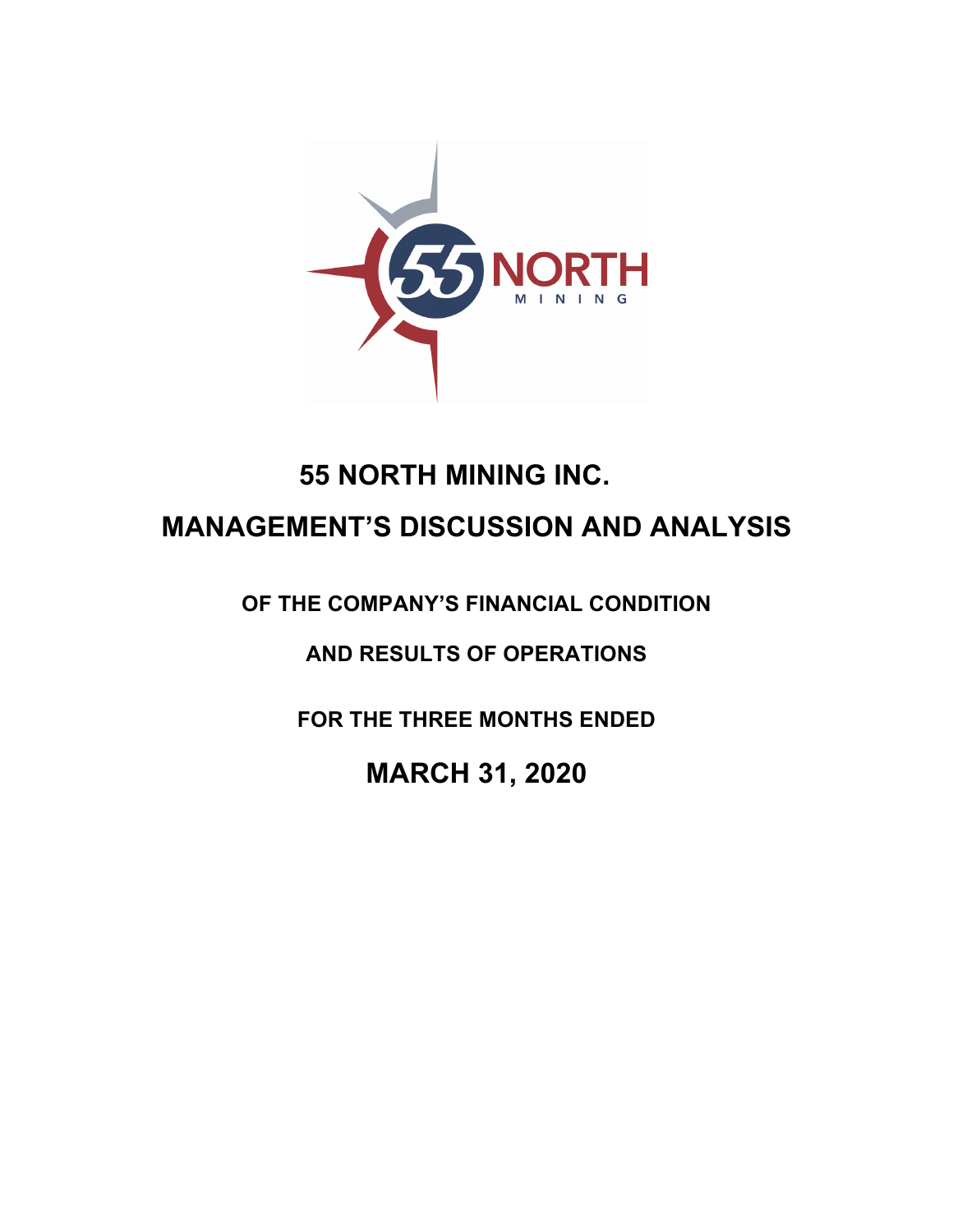The following management discussion and analysis of the financial condition and results of operations of 55 North Mining Inc. (the "Company") is prepared and reported as at March 31, 2020 and should be read in conjunction with the Company's unaudited financial statements and notes thereto for the three months ended March 31, 2020 as well as the Company's audited financial statements and notes thereto for the year ending December 31, 2019. Additional information about the Company has been filed with applicable Canadian securities regulatory authorities and is available at www.sedar.com.

The information provided herein is given as of May 26, 2020 unless otherwise indicated.

# **FORWARD LOOKING STATEMENT**

This management discussion and analysis contains "forward-looking statements" which reflect management's expectations regarding the Company's future growth, results of operations, performance and business prospects and opportunities. Such forward-looking statements may include, but are not limited to, statements with respect to the future financial or operating performance of the Company and its projects, the future price of gold or other metal prices, capital, operating and exploration expenditures, costs and timing of the development of new deposits, costs and timing of future exploration, requirements for additional capital, government regulation of mining operations, environmental risks, reclamation expenses, title disputes or claims, limitations of insurance coverage and the timing and possible outcome of regulatory matters. Often, but not always, forward-looking statements can be identified by the use of words such as "plans", "expects", "is expected", "budget", "scheduled", "estimates", "forecasts", "intends", "anticipates", or "believes" or variations (including negative variations" of such words and phrases, or statements that certain actions, events or results "may", "could", "would", "might" or "will" be taken, occur or be achieved. Forward-looking statements involve known and unknown risks, uncertainties, assumptions and other factors that may cause the actual results, performance or achievements of the Company to be materially different from any future results, performance or achievements expressed or implied by the forward-looking statements. Such factors include, among others: general business, economic, competitive, political and social uncertainties; the actual results of current exploration activities; conclusions of economic evaluations; fluctuations in currency exchange rates; changes in project parameters as plans continue to be refined; changes in labour costs; future prices of gold or other metal prices; possible variations of mineral grade; accidents, hazards, cave-ins, pit-wall failures, flooding, rock bursts and other acts of God or unfavourable operating conditions and losses, insurrection or war; delays in obtaining governmental approvals or financing or in the completion of development or construction activities; and actual results of reclamation activities. Although the Company has attempted to identify important factors that could cause actual actions, events or results to differ materially from those described in forward-looking statements, there may be other factors that cause actions, events or results to differ from those anticipated, estimated or intended. Forward-looking statements contained herein are made as of the date of this management discussion and analysis and the Company disclaims any obligation to update any forward-looking statements, whether as a result of new information, future events or results or otherwise. There can be no assurance that forward-looking statements will prove to be accurate, as actual results and future events could differ materially from those anticipated in such statements. Accordingly, readers should not place undue reliance on forward-looking statements.

# **BUSINESS ENVIRONMENT and OUTLOOK**

Beginning in the first quarter of 2020, the outbreak of the novel strain of coronavirus ("COVID-19"), has resulted in governments enacting emergency measures to combat the spread of the virus. These measures, which include the implementation of travel bans, self-imposed quarantine periods and social distancing, have caused an economic slowdown and material disruption to business. Management has experienced a slow-down in the ability to transact business as a result of the self-isolating measures. Government has reacted with interventions intended to stabilize economic conditions. The duration and impact of the COVID-19 outbreak is unknown at this time. It is not possible to reliably estimate the length and severity of these developments and the impact on the financial performance and financial position of the Company in future periods.

Due to weak capital markets for junior mineral exploration companies, Management with the support of the Board of Directors has reduced operations to conserve capital. This involves the curtailment of exploration activities and the reduction of administrative overheads to an absolute minimum until such time that the capital markets are more supportive of junior exploration projects.

The Company will need to raise additional working capital, as it does not have sufficient working capital to fund its ongoing operations. In the current financial environment, there is a risk that the Company will be unable to raise sufficient funds, thus jeopardizing the Company's ability to continue as a going-concern.

Management believes that going forward, subject to economic conditions, finances and the availability of equity financing, the longer-term prospects for the Corporation should remain positive. It is the intention of the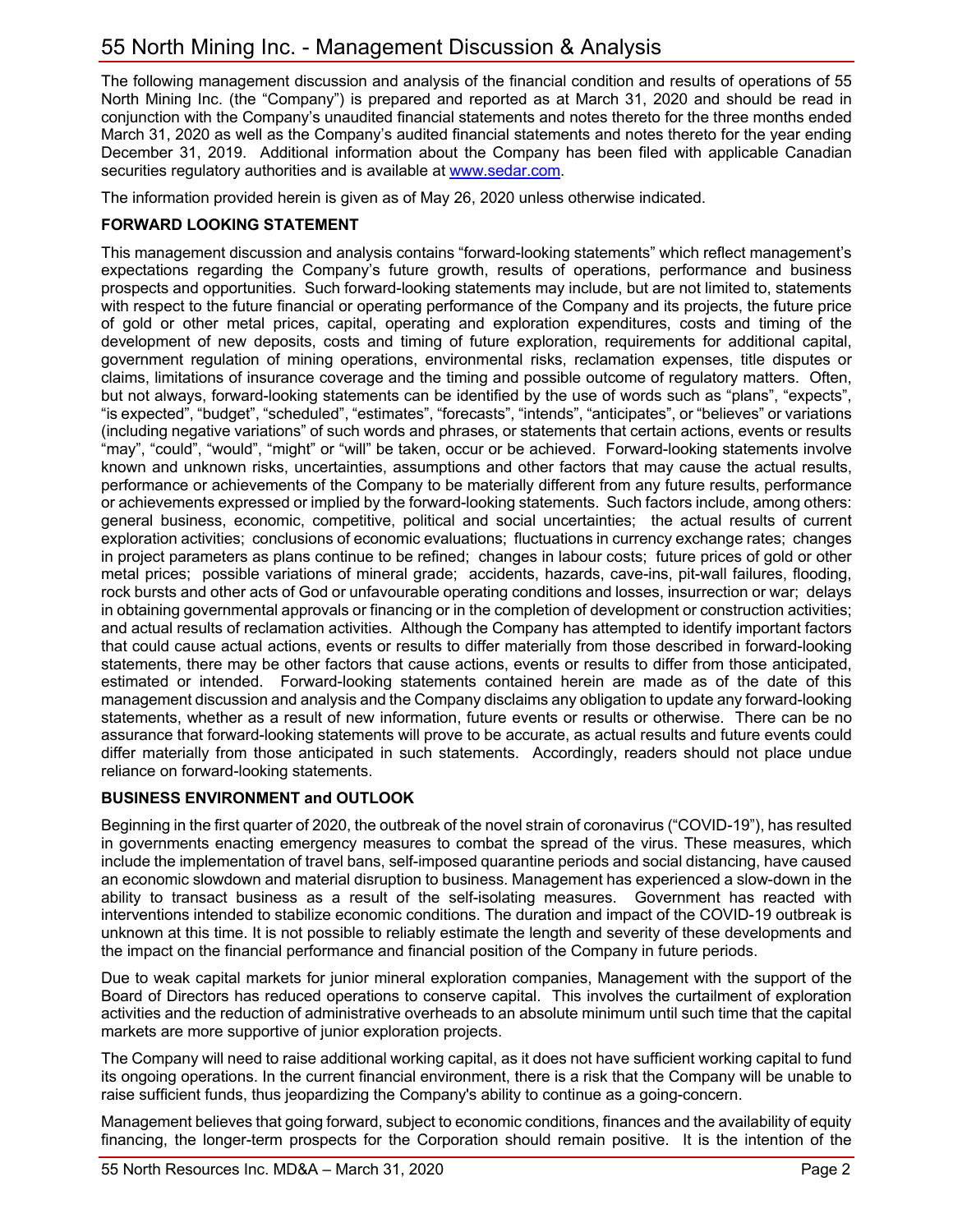# 55 North Mining Inc. - Management Discussion & Analysis

Company to continue exploration activities on certain of its mineral properties going forward, as set forth in the technical report with respect to the Properties entitled "Technical Report on the Timmins Area Properties for SGX Resources Inc." dated January 15, 2010 prepared by John R. Boissoneault, B.SC, P.Eng. and available on SEDAR at www.sedar.com. The Company also intends to undertake exploration of its other properties not covered by this report. When opportunities present themselves, the Company will seriously evaluate the acquisition of additional mineral properties in the Timmins, Ontario area.

#### **OVERVIEW OF THE BUSINESS**

The Company was incorporated under the Canada Business Corporations Act on December 5, 2008. The Company did not commence active business operations until it acquired an interest in certain option agreements from San Gold Corporation ("San Gold") on December 4, 2009. The current business of the Company is exploration and development of its mineral properties.

In 2016 the Company effectively curtailed all activities, including exploration and supporting activities. During 2016, the Company's Board was unable to convene a properly called meeting with quorum. With nothing being approved by the Board, no official business could take place. Ultimately, this meant that the Company was not in compliance with its regulatory filing requirements and the Company's shares were suspended from trading on the TSX Venture Exchange ("TSXV") on May 9, 2016.

On January 10, 2017, at an annual and special meeting of shareholders requisitioned by 1911 Gold Canada Corporation (formerly known as Havilah Mining Corporation and previously Klondex Canada Ltd.) ("1911 Gold"), a significant shareholder in the Company, a new Board of Directors was elected, and new management was subsequently appointed (see press release dated January 11, 2017). At the shareholder meeting held on June 6, 2018, shareholders approved a name change to 55 North Mining Inc. and its ticker symbol was subsequently changed to "FFF".

On August 8, 2018, the Company announced that it had entered into an agreement (the "Agreement") with 1911 Gold, whereby 1911 Gold agreed to acquire the remaining 50% interest in the Tully mining claims and mining lease located in Timmins, Ontario (the "Tully Property"), an exploration property in Ontario (the "Acquisition"). Under the terms of the Agreement, 1911 Gold was to acquire the Company's legal and beneficial right, title and interest in and to all of the Company's 50% in the Tully Property in exchange for consideration which included payment of \$200,000 in cash for the settlement of a claim against the Company by a former contractor, and the waiver of outstanding liabilities owing to 1911 Gold by the Company.

Additionally, pursuant to the terms of the Agreement, concurrent with the closing of the Acquisition, the Company was required to complete a non-brokered private placement (the "Placement") offering of 3,333,333 post-consolidation common shares of the Company to 1911 Gold, at a price of \$0.06 per common share, for aggregate gross proceeds of \$200,000.

On May 16, 2019, the Company's shareholders voted in favour of completing the Agreement with 1911 Gold and the delisting from the TSXV. On July 11, 2019 the Company announced that it had obtained regulatory and shareholder approvals for the previously announced sale of its remaining 50% interest in the Tully Property to 1911 Gold, and that such sale had closed. A payment of \$200,000 in cash was paid by 1911 Gold for the settlement of outstanding litigation between 55 North and a former contractor (previously included in Due to Related Parties at the claim amount of \$400,000), and the waiver of outstanding liabilities owing to 1911 Gold Corporation by 55 North in the amount of approximately \$1,023,403 (\$895,802 previously in Due to Related Parties and \$127,601 previously in Promissory Note Payable).

In July 2019, pursuant to the terms of the Agreement, 55 North completed a non-brokered private placement of 3,333,333 common shares of 55 North to 1911 Gold, at a price of \$0.06 per 55 North Share, for aggregate gross proceeds of \$199,999.98. As a result, 1911 Gold currently beneficially owns 17,682,418 common shares of 55 North representing approximately 22.3% of the issued and outstanding 55 North shares.

The Company's shares resumed trading on the TSXV on August 14, 2019, trading for 10 days before being delisted, at the request of Management. The Company has conditional approval from the Canadian Securities Exchange to begin trading, pending compliance with certain conditions, specifically having adequate working capital. Management is currently in the process of raising capital to comply with this condition.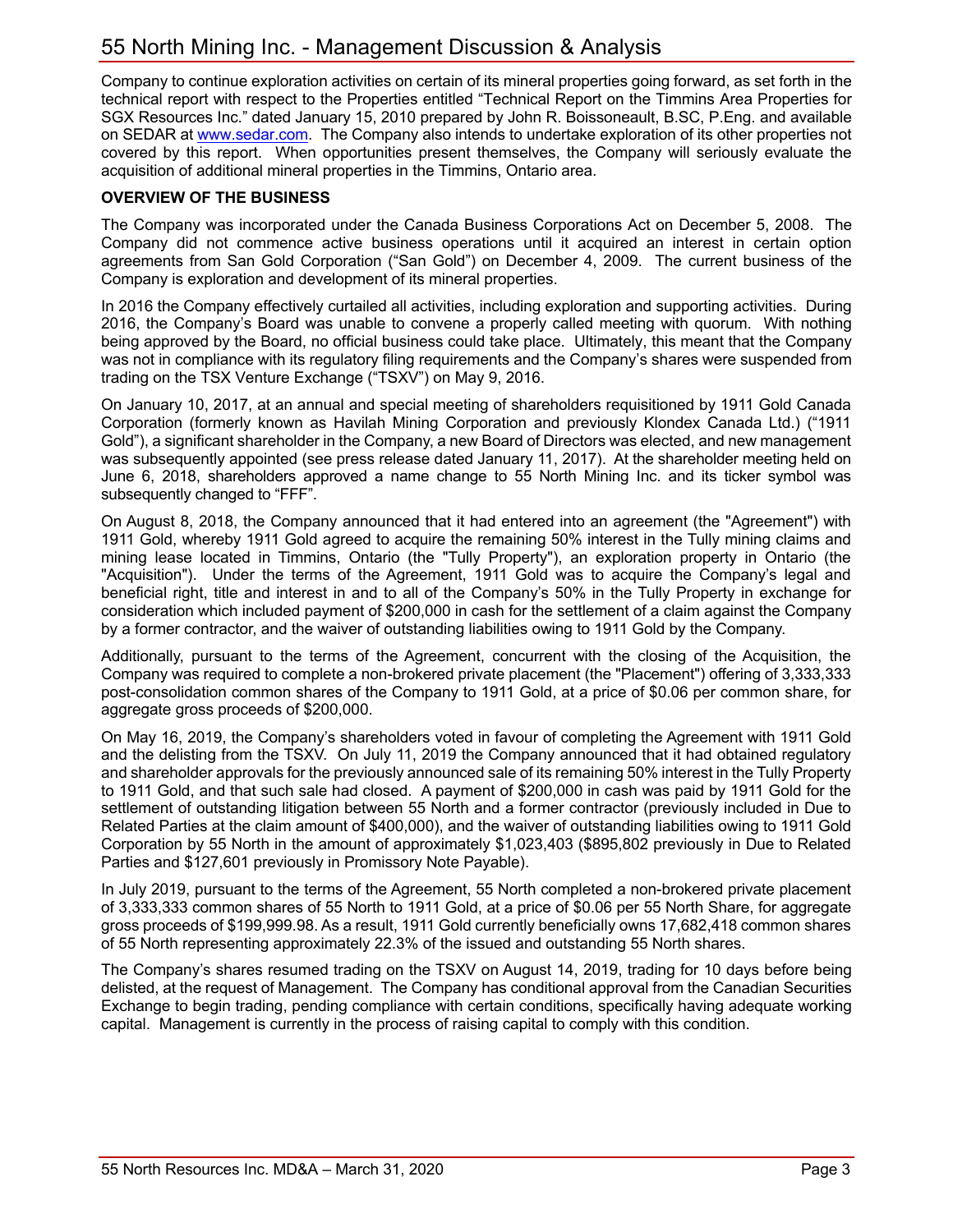# **MINERAL RESOURCES and MINERAL RESERVES**

The Corporation has no known mineral reserves as defined by and compliant with the requirements of National Instrument 43-101.

#### **MINING OPERATIONS**

The Corporation has no mining operations.

#### **OVERALL PERFORMANCE**

#### **Edelston (Timmins South)**:

55 North has undertaken an extensive diamond drilling program on the Edelston Property (previously referred to as the Timmins South or Sothman property) since September of 2011 as a follow-up to geophysical targets with the objective of locating near surface gold deposits. This land package is located approximately 60 km to the south of Timmins, Ontario, between the Young-Davidson mine to the east and the Cote Lake deposit to the west. Geophysical anomaly drilling for vein-style gold targets intersected what is now known as the Edleston Zone with drill holes #SL-11-14 and #SL-11-16 in late 2011. This discovery is located in the northwest quadrant of 55 North's claim group within the Sothman Township and has road access via Pine Street extending south from Timmins. The deposit dips moderately steeply to the south and strikes roughly at an azimuth of 100 degrees or east-southeast. More than 75 drill holes have been completed to date along 50 metre spaced sections, outlining a mineralized zone approximately 100 metres wide and over 600 metres long, drilled to a maximum depth of 250 metres while the zone continues to remain open in all directions. The favorable geological host rock package extends southwest and east for many kilometers in a horseshoe shape yielding many classic structural targets. 55 North has recently discovered a new high-grade surface zone parallel and to the south of the Edleston Deposit as drilling moves eastward along strike including 6 metres of 68 grams per tonne. 55 North plans to continue to build on the size of the Edleston Deposit and to extend and explore the newly discovered high-grade zone, as well as to continue determining mineral potential in the remainder of this property package.

Recent geophysical and geological work conducted by 55 North has demonstrated that the Edleston Zone sits within the north limb of the host unit/horizon that stretches over 10 km to the east. This unit is broadly folded back toward the south and east immediately to the west of the deposit continuing under and near the contact with shallow sedimentary cover. Pronounced axial planes extend across the folded host unit. Regionally, this property appears to lie along the potential western extension of the Cadillac-Larder fault zone along which a number of major gold deposits are located. The host rock is an altered and sheared ultramafic that exhibits extensive silicification and contains quartz-carbonate in veins, veinlets and fracture fills. Mineralization is broadly distributed throughout the unit as pyrite in amounts of 3 to 5 per cent with trace chalcopyrite and occasional visible gold observed as well. Additional intercalated volcanic and meta sediment units lie to the north and south of the deposit, large felsic and mafic intrusive units are in contact with the northern volcanic rocks to the east beyond the 55 North property boundaries. Along strike to the east of the Edleston zone by approximately 1.5 km lies the Sirola Zone, which exhibits similar geology and mineralization and contains some of the only outcropping in the region. The outcropping portion of this property consists of an altered reddish feldspar porphyry which lies in contact with mineralized ultramafic volcanic. These formations have a general strike of 100 degrees azimuth with a steep dip and are generally sheared and highly altered by carbonatization and silicification. Numerous trenches and test pits, believed to be from the early 1980's are also located on the property.

#### **Tully (Timmins North)**: Joint Venture with Shoreline Gold Inc. (formerly San Gold Corporation)

Activities at the Timmins North or Tully property, located approximately 25 km to the north of Timmins are focused on diamond drilling in order to expand on and further define the Tully gold deposit, first discovered in 1969 by McIntyre Mines. The Tully property has year-round road access and is located immediately to the east of the Kidd Creek mine, and to the north of the Bell Creek milling facility. During the latter part of 2012 an internal study was undertaken focusing on the structural and geological setting in order to fully appreciate the potential for additional mineralization and its controls. What resulted is a different interpretation of vein geometry than that of past operators giving rise to a new exploration program consisting of steeply oriented drilling in order to intersect veining at perpendicular angles and to utilize drill footage more efficiently by intersecting numerous vein sets. In general terms, the Tully deposit is now interpreted to be a series of shallow dipping (extensional or ladder) stacked vein sets within a subvertical competent mafic tuff host that is bounded by ultramafic volcanic rocks to the south and sediments to the north. This host sequence of rocks all lie within the regional east-west Pipestone Fault corridor, a northern splay from the Porcupine-Destor Fault. Movement along this fault corridor gave rise to competence contrast in the tuff unit, allowing for dilation and the formation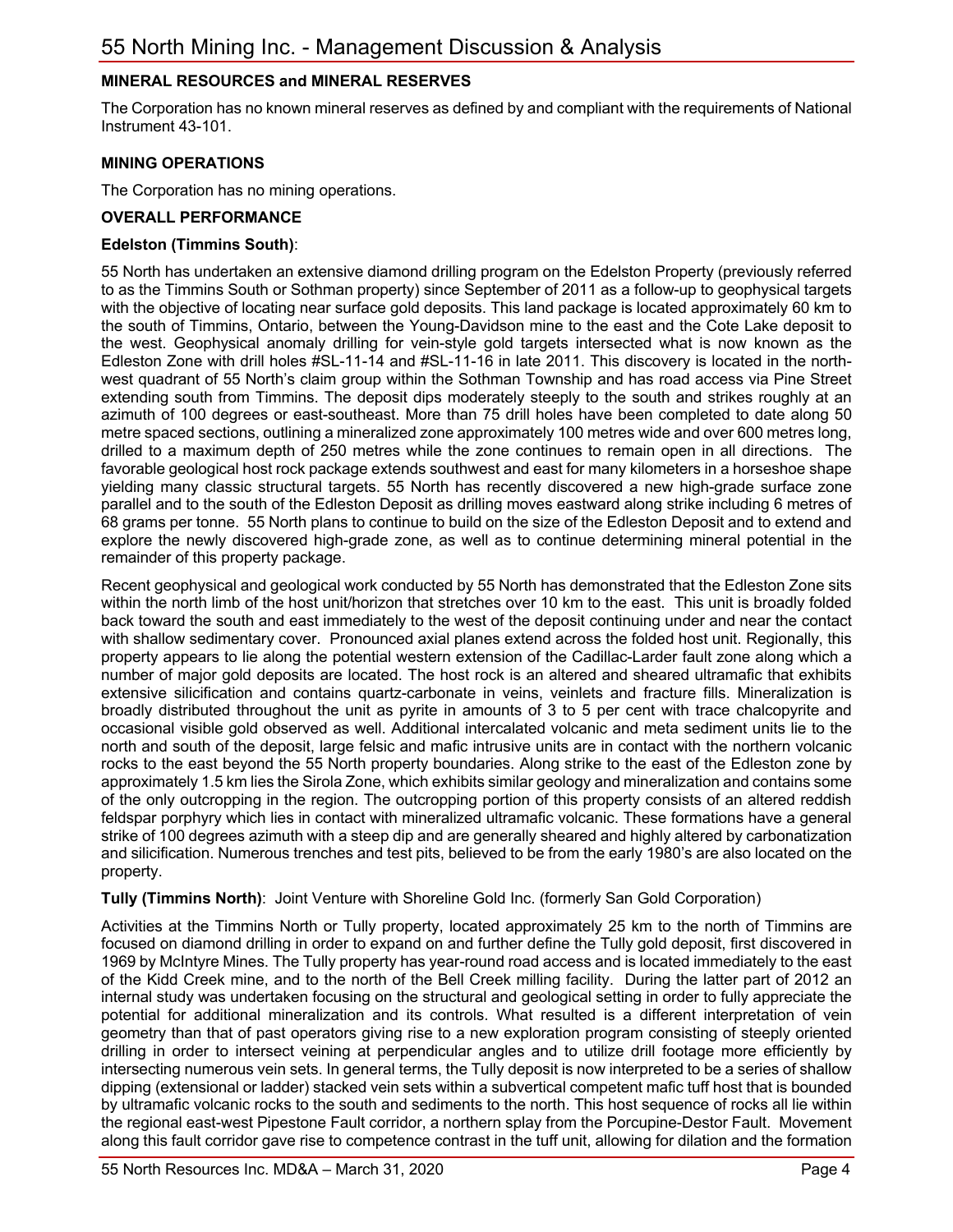of extension fractures which became repositories for gold bearing hydrothermal fluids. The Tully deposit has been drilled over a 600 metre strike length to date, and to depths of over 200 metres, remaining open along strike and to depth. 55 North intends to continue its program of definition and exploration drilling along strike and to depth, focusing on high grade, near surface potential. This was sold to 1911 Gold.

#### **Other Properties:**

Other strategic land positions are held in the west Timmins area and immediately west of Kirkland Lake, all near current and past production. The Company has also signed an exploration agreement with Mattagami First Nation. The Agreement recognizes the rights, obligations, and responsibilities held by each party in relation to ongoing exploration activities on claims held by the Company that are located in Mattagami traditional territory. The Agreement also identifies potential opportunities which may arise from exploration activities in these areas and provides methods for the Mattagami community to participate in these opportunities. This property was sold and the Company no longer has an interest in this property.

On December 21, 2011, the Company had completed the acquisition of five mineral claims (the "Salo Mineral Claims") located in the Porcupine Mining Division, District of Cochrane, Ontario from Randall Salo ("Salo"). The consideration paid by 55 North to Salo for the Salo Mineral Claims was 100,000 common shares of 55 North and \$10,000 in cash. The Salo Mineral Claims were subject to a 2% net smelter royalty in favor of Salo. The Company let these claims lapse in 2015 and no longer has an interest in this property.

On December 21, 2011, the Company completed the acquisition of four mineral claims (the "Bremner Mineral Claims") located in Sothman Township in the Porcupine Mining Division, District of Cochrane, Ontario from Daryl Bremner ("Bremner). The consideration paid by 55 North to Bremner for the Bremner Mineral Claims was 120,000 common shares of 55 North and \$2,000 in cash. The Bremner Mineral Claims were also subject to a 2% net smelter royalty in favor of Bremner. The Company let these claims lapse in 2015 and no longer has an interest in this property.

In April 2012, the Company completed the acquisition of three mineral claims (the "Mineral Claims") located in Hutt Township and Halliday Township in the Porcupine Mining Division, District of Cochrane, Ontario from Yvan Verroneau ("Verroneau"). Consideration paid by 55 North to Verroneau for the Mineral Claims consisted of 17,778 common shares of 55 North. The Company let these claims lapse in 2015 and no longer has an interest in this property.

On April 18, 2012, the Company announced that San Gold and 55 North completed their previously announced sale by San Gold to 55 North of all of the interests of San Gold in its mineral properties in Tisdale Township, in the Timmins, Ontario mining camp (the "Transaction"). The consideration paid by 55 North to San Gold was 8,060,000 common shares of 55 North ("55 North Shares") at a deemed price of \$0.50 per 55 North Share. These shares represented approximately 7.26% of the current issued and outstanding 55 North Shares. The Transaction was completed pursuant to a purchase agreement between San Gold and 55 North dated as of the date hereof. The Tisdale Township properties consist of a 31.5% ownership in 12 mineral claims known as the "Davidson-Tisdale Property" and a 100% interest in 13 mineral claims known as the "North Tisdale Property" as well as certain surface rights (collectively, the "Properties"). The remaining 68.5% of the Davidson-Tisdale Property is owned by Lexam VG Gold Inc. Laurion Mineral Exploration Inc. retains a 2% net smelter return royalty on the North Tisdale Property, which is now an obligation of 55 North. This property was sold and the Company no longer has an interest in this property.

The Company has entered into an option agreement (the "Option Agreement") with James E. Croxall (the "Optionor") dated as of June 1, 2012 (the "Effective Date"). Pursuant to the Option Agreement, the Optionor has provided 55 North with an option to acquire a 100% undivided interest in seven mineral claims (the "Properties") held by the Optionor in Zavitz Township, Porcupine Mining District in the Timmins, Ontario area. Pursuant to the terms of the Option Agreement, 55 North has the option to earn a 100% undivided interest in the Properties by making the following aggregate cash payments and issuing the following aggregate numbers of common shares of 55 North ("Common Shares") to the Optionor: (i) \$10,000 cash and 30,000 Common Shares on the date of execution of the Option Agreement, which has been done; (ii) \$15,000 cash and 30,000 common shares on or before the date that is one year following the Effective Date; (iii) \$25,000 cash and 40,000 Common Shares on or before the second anniversary of the Effective Date; and (iv) \$50,000 cash and 150,000 Common Shares on or before the third anniversary of the Effective Date. In addition, 55 North must incur at least \$200,000 in exploration expenditures on the Properties on or before the third anniversary of the Effective Date. Upon transfer of a 100% undivided interest in the Properties from the Optionor to 55 North, the Optionor shall be entitled to an aggregate 2% net smelter returns royalty on the Properties. 55 North shall be entitled to purchase half of such royalty (1%) from the Optionor for \$1,000,000 in cash, subject to an adjustment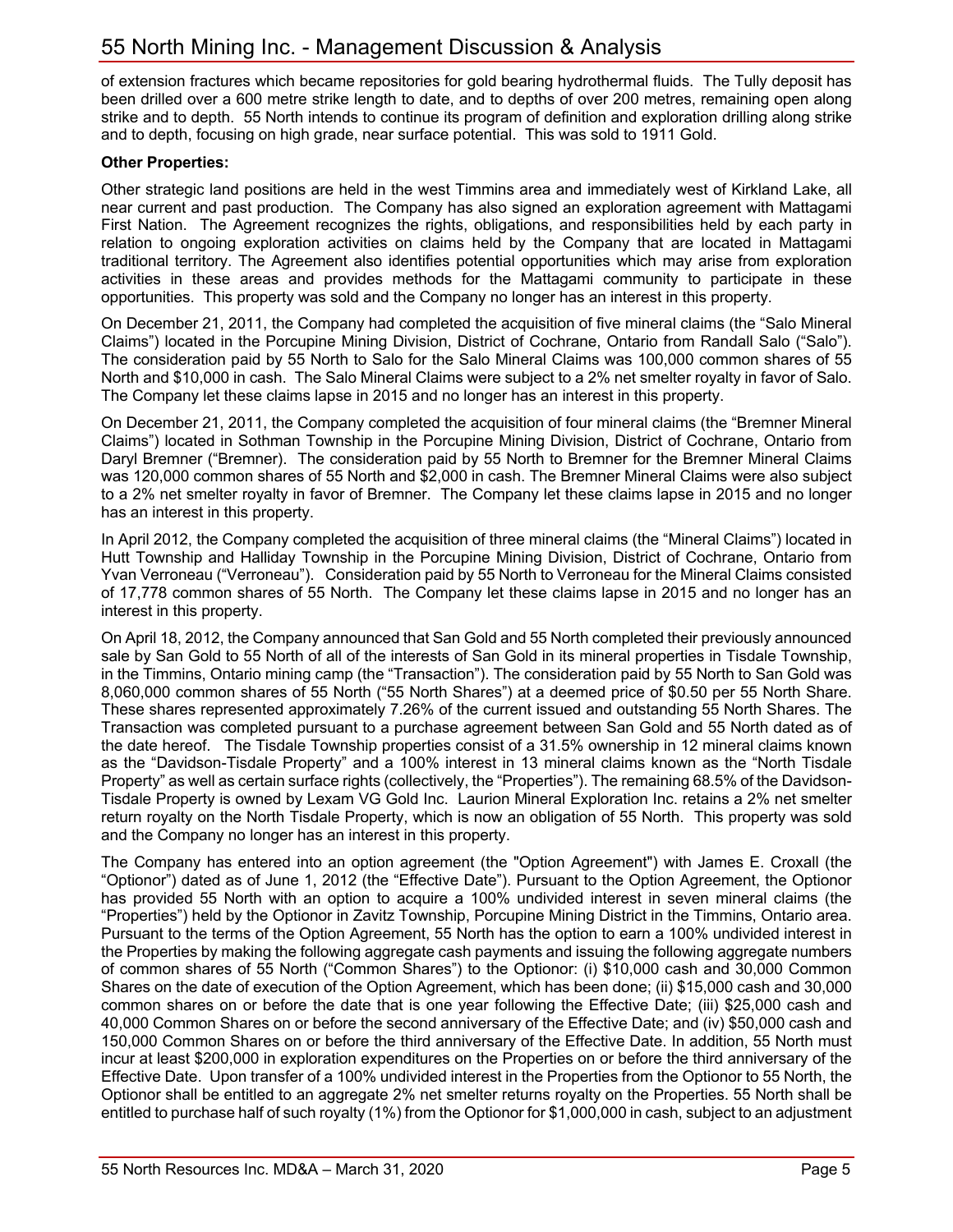# 55 North Mining Inc. - Management Discussion & Analysis

based on the change in the Consumer Price Index from the Effective Date until the time of such purchase. The Company ended further work and returned the property to the Optionor.

On July 9, 2012 the Company entered into an option agreement with each of Randall Salo, Michael Tremblay and Jacques Robert. Pursuant to the Option Agreement, the Optionors provided 55 North with an option to acquire a 100% undivided interest in eight mineral claims held by the Optionors in Zavitz Township and Hincks Township in the Porcupine and Larder Lake Mining Districts in the Timmins, Ontario area. The Company no longer has an interest in this property.

On August 21, 2012, 55 North entered into an option agreement (the "Option Agreement") with each of Shoreacres Explorations Ltd., 2090720 Ontario Inc. and 2229667 Ontario Inc. (collectively, the "Optionors"). Pursuant to the Option Agreement, the Optionors provided 55 North with an option to acquire a 100% undivided interest in eight leased mineral claims (the "Properties") help by the Optionors in Grenfell Township in the Larder Lake Mining District in the Kirkland Lake, Ontario area. Pursuant to the terms of the Option Agreement, 55 North has the option to earn a 100% undivided interest in the Properties by making the following aggregate cash payments and issuing the following aggregate numbers of common shares of 55 North ("Common Shares") to the Optionors: (i) \$25,000 cash and 100,000 Common Shares on or about the date that the TSX Venture Exchange accepts the terms of the Option Agreement (the "Effective Date"): (ii) \$25,000 cash and 100,000 common shares on or before the first anniversary of the Effective Date; (iii) \$25,000 cash and 100,000 Common Shares on or before the second anniversary of the Effective Date; (iv) \$37,500 cash and 150,000 Common Shares on or before the third anniversary of the Effective Date; and (v) \$62,500 cash and 250,000 Common Shares on or before the fourth anniversary of the Effective Date. There was no specific work commitment required by 55 North pursuant to the Option Agreement. Upon transfer of a 100% undivided interest in the Properties from the Optionors to 55 North, the Optionors shall be entitled to an aggregate 1% net smelter returns royalty on the Properties. This is in addition to the existing 2% net smelter returns royalty on the Property. 55 North shall be entitled to purchase half of such royalty (1%) from the holder for \$1,000,000 in cash. The Company ended work on these Properties and no longer has an interest in this property.

On May 31, 2013, the Company completed the acquisition of one mining claim (the Clayton Larche Claim) located in the Porcupine Division in the District of Cochrane, Ontario from Clayton Larche. The consideration paid by 55 North to Clayton Larche for the Clayton Larche claim was \$10,000 in cash, for outright ownership of claim. The Clayton Larche claim is also subject to a 2% net smelter royalty in favor of Larche. 55 North shall be entitled to purchase half of such royalty (1%) from the holder for \$1,000,000 in cash. The Company ended work on this claim no longer has an interest in this property.

On May 29, 2014, the Company completed all cash payments and share issuances required pursuant to the option agreement (the "Option Agreement") dated May 17, 2010 between the Company and Shoreacres Exploration Limited ("Shoreacres") to earn its 100% interest in leased claim CLM 114 (the "Mineral Property") located in Sothman Township in the Timmins, Ontario area. In accordance with the terms of the Option Agreement, Shoreacres will transfer ownership of the Mineral Property to the Company within 30 days. Shoreacres shall retain a 2% net smelter returns royalty on the Mineral Property in accordance with the terms of the Option Agreement.

During the year ended December 31, 2016, the Company did not undertake any exploration work on its properties. During the year ended December 31, 2017, some exploration work took place on its properties. All of the properties of the Company are located in and around the Timmins, Ontario area. A summary of the properties of the Company and the exploration activities of the Company on such properties during the year is set forth below.

#### **THE BIG MARSH PROPERTY (Bristol - Carscallen) – Under Option**

The Big Marsh Property consists of ten claims consisting of 90 units in the east central part of Carscallen Township extending from Big Marsh Lake to the eastern boundary of the Carscallen Township, the total area being 1,440 hectares. All of the claims are contiguous, forming a relatively equidimensional block approximately 4.0 kilometres wide. The Big Marsh Property is located approximately 25km to the westsouthwest of the core of Timmins, Ontario.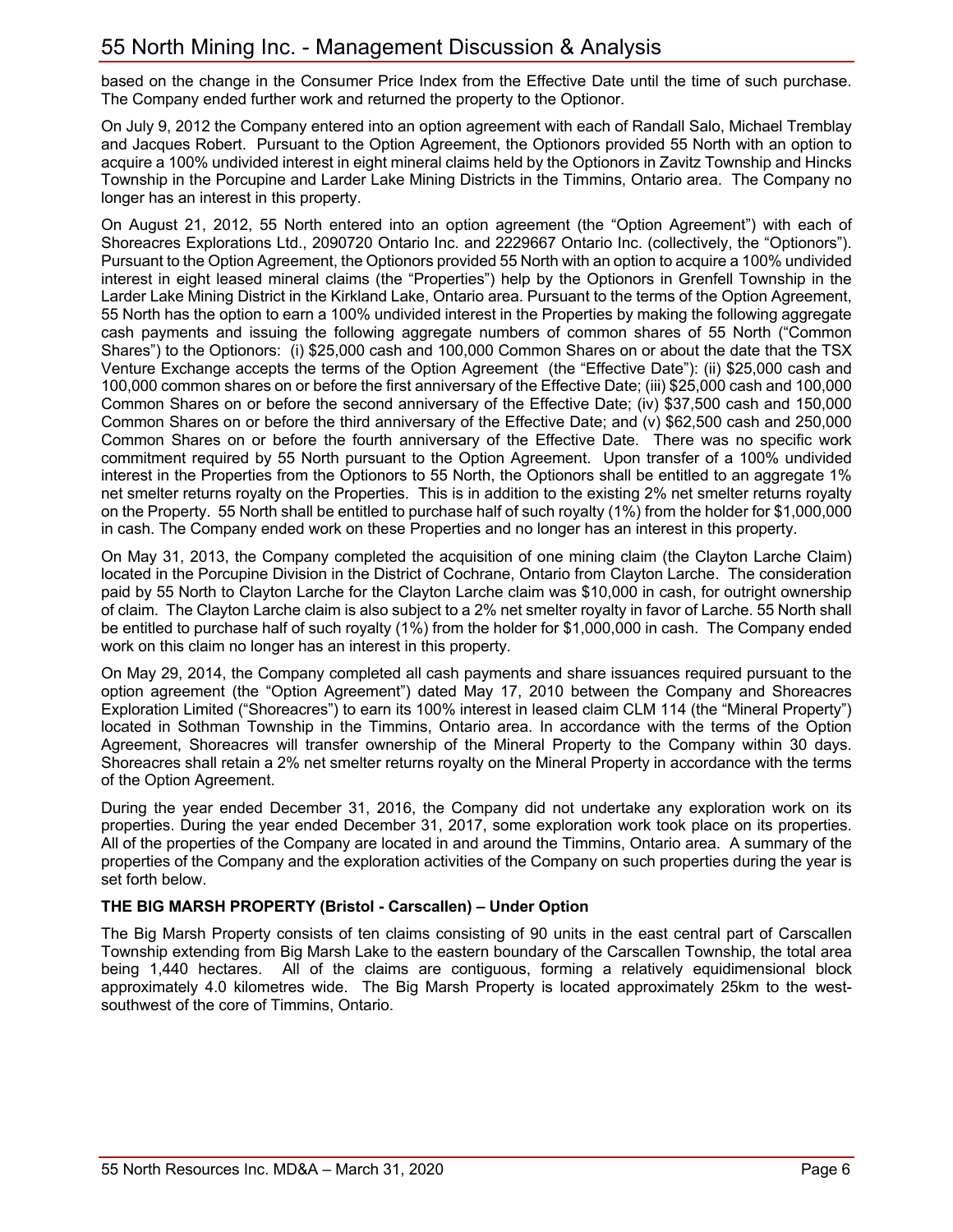| <b>Claim Status</b> |              |                 |                       |                 |
|---------------------|--------------|-----------------|-----------------------|-----------------|
| <b>CLAIM#</b>       | <b>UNITS</b> | <b>HECTARES</b> | <b>RECORDING DATE</b> | <b>DUE DATE</b> |
| 4212529             | 12           | 192             | Oct. 11, 2006         | Oct. 11, 2019   |
| 4211013             | 16           | 256             | Jun. 19, 2006         | Jun. 19, 2019   |
| 4213856             | 4            | 64              | Feb. 7, 2007          | Feb. 7, 2020    |
| 4202663             | 16           | 256             | Oct. 10, 2006         | Oct. 10, 2019   |
| 4210999             |              | 64              | Oct. 16, 2006         | Oct. 16, 2019   |
| 4204384             | 14           | 224             | Aug. 11,2006          | Aug. 11, 2019   |
| 3019638             | 6            | 96              | May 7, 2007           | May 7, 2019     |
| 4202665             | 4            | 64              | Oct. 11, 2006         | Oct. 11, 2019   |
| Total 10 Claims     | 76           | 1,216           |                       |                 |

*All of the above claims are registered in the names of Larry Noel Gervais, John Der Weduwen and 1571925 Ontario Ltd., and are currently under option to the Company and subject to a Net Smelter Royalty with 1911 Gold which came into effect February 9, 2016. Claims 4213854 and 4213855 were transferred to Melkior Resources November 3 2017.*

#### **THE GUNTHER LAKE PROPERTY – Under Option**

The Gunther Lake Property consists of a single claim consisting of 12 units or 192 hectares in the central part of Carscallen Township to the west of Big Marsh Lake. The Gunther Lake Property forms a rectangular block 1.6 kilometres from north to south and 1.2 kilometres from east to west which is detached from the claim block of the Big Marsh Property by 800 metres and touches the eastern edge of Gunther Lake.

*Claim Status*

| AIM#        | <b>JNITS</b> | <b>IECTARES</b> | <b>RECORDING DATE</b> | <b>DATE</b>        |
|-------------|--------------|-----------------|-----------------------|--------------------|
| 3799<br>4.1 |              | 92              | 2007<br>20.<br>-eb    | 2020<br>ററ<br>⊂eb. |

*The above claim is registered in the names of Larry Noel Gervais and John Der Weduwen and currently under option to the Company. There is a net smelter royalty which came into effect February 9, 2016. Pursuant to the Agreement, the option on this property was transferred to 1911 Gold effective February 9, 2019.*

### **THE BRISTOL WEST PROPERTY – Under Option**

The Bristol West Property contains four claims consisting of 25 units (400 hectares) along the western edge of Bristol Township. It is contiguous with the Big Marsh Property to the west but has been given a different name to facilitate reference and description. The Bristol West Property's dimensions are 3.0 kilometres from north to south and 1.6 kilometres from east to west.

| <u>onam oluluv</u> |              |                 |                       |                 |  |
|--------------------|--------------|-----------------|-----------------------|-----------------|--|
| CLAIM#             | <b>UNITS</b> | <b>HECTARES</b> | <b>RECORDING DATE</b> | <b>DUE DATE</b> |  |
| 3019639            |              | 176             | 7-May-07              | 7-May-20        |  |
| 3019640            |              | 32              | 7-May-07              | 7-May-20        |  |
| 4202662            |              | 144             | 10-Oct-06             | 10-Oct-20       |  |
| Total 3 Claims     | 22           | 352             |                       |                 |  |

*The Company had sufficient assessment work to cover the requirements for the 2015 Assessment. The above claims are registered in the names of 1571925 Ontario Ltd., Larry Noel Gervais, John Der Weduwen, and are under option to the Company. There is a net smelter royalty between1571925 Ontario Ltd., Larry Noel Gervais and 1911 Gold) which came into effect February 9, 2016 for 3019639 and 3019640. There is a net smelter royalty between 1571925 Ontario Ltd., Larry Noel Gervais John Der Weduwen and 1911 Gold which came into effect February 9, 2016 for 4202662. Pursuant to the Agreement, the option on this property was transferred to 1911 Gold effective February 9, 2019.*

*Claim Status*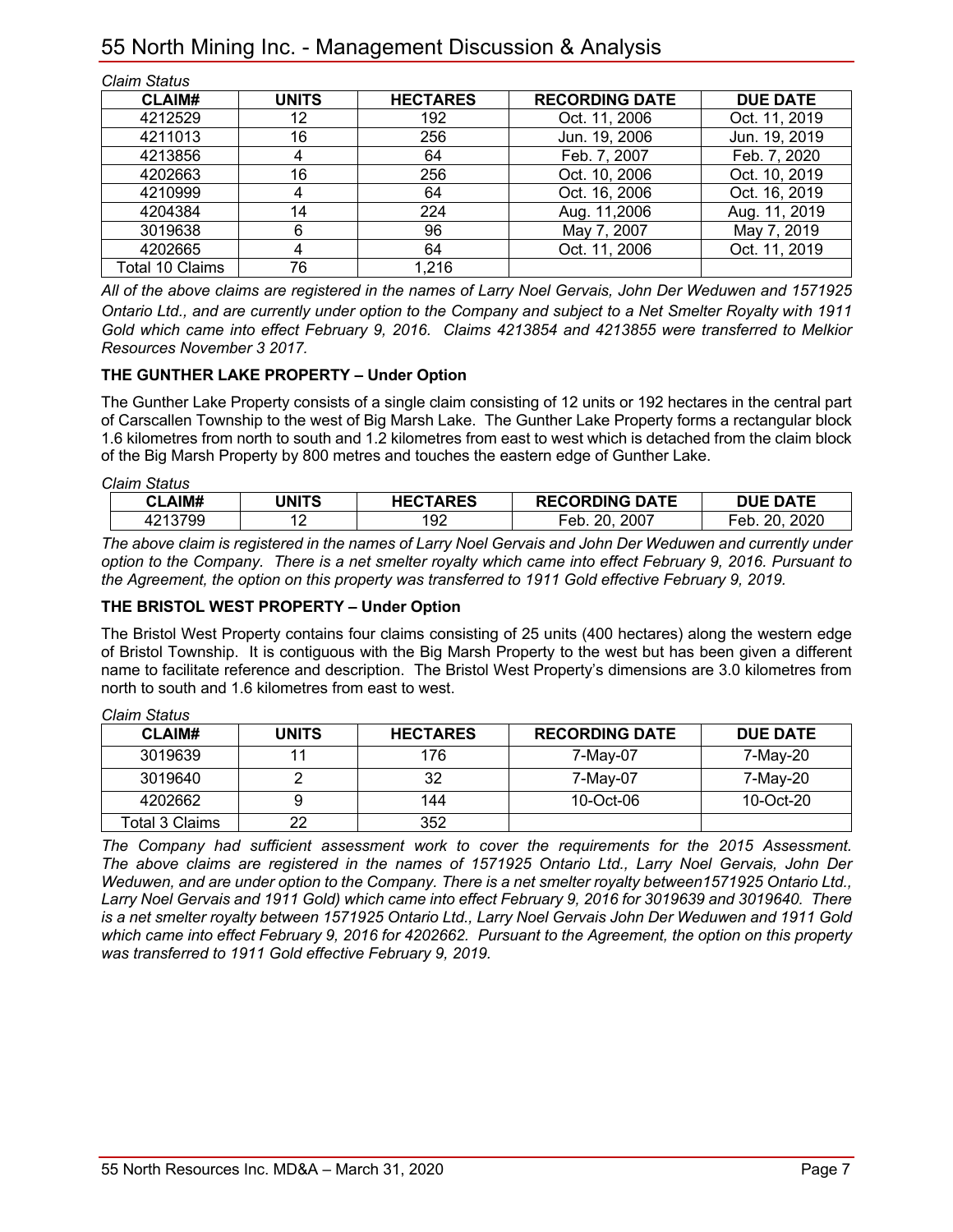# **THE WEST OGDEN PROPERTY – Under Option**

The West Ogden Property consists of two large irregular claims consisting of 24 units or 384 hectares in the northwest corner of Ogden Township. The aforesaid claims are contiguous forming a rough square approximately 2.5 kilometres across interrupted in the west and center by patented claims which are not part of the West Ogden Property. The West Ogden Property is located approximately 10km southwest of Timmins, Ontario.

*Claim Status*

| <b>CLAIM#</b>  | UNITS | <b>HECTARES</b> | <b>RECORDING DATE</b> | <b>DUE DATE</b> |  |
|----------------|-------|-----------------|-----------------------|-----------------|--|
| 4218023        | 13    | 208             | 15-Jun-07             | 15-Jun-19       |  |
| 4218028        |       | 76              | 15-Jun-07             | 15-Jun-19       |  |
| Total 2 Claims | 24    | 384             |                       |                 |  |

*The above claims are registered in the name of Odyssey Explorations Ltd. and are under option to the Company. Pursuant to the Agreement, the option on this property was transferred to 1911 Gold effective February 9, 2019.*

#### **THE SHOREACRES PROPERTY - Own Outright**

The Shoreacres Property consists of a single leased claim consisting of 14 units located in Sothman Township in the Timmins, Ontario area.

*Claim Status*

| <b>LEASE#</b>      | <b>UNITS</b> | <b>HECTARES</b> | <b>RECORDING</b><br><b>DATE</b> | <b>Expiry Date</b> | <b>TOWNSHIP/AREA</b> |
|--------------------|--------------|-----------------|---------------------------------|--------------------|----------------------|
| <b>CLM114</b>      | 14           | 278.448         | 29-May-14                       | 31-Dec-28          | Sothman              |
| <b>Total Lease</b> | 14 Units     | 278.448         |                                 |                    |                      |
|                    |              | Hectares        |                                 |                    |                      |

#### **THE EDELSTON (TIMMINS SOUTH) PROPERTY (Croxall et al) – Under Option**

The Timmins South Property consists of Thirty-Six claims consisting of 333 units located in Sothman, Semple, Halliday, and Nursey Township in Ontario.

*Claim Status*

| <b>CLAIM#</b> | <b>UNITS</b>   | <b>RECORDING DATE</b> | <b>DUE DATE</b> | <b>TOWNSHIP/AREA</b> |
|---------------|----------------|-----------------------|-----------------|----------------------|
| 1149934       | 9              | 30-May-03             | 30-May-20       |                      |
| 1149935       | 8              | 9-Jul-03              | 9-Jul-20        | Semple               |
| 1149936       | 4              | 20-May-03             | 20-May-20       | Sothman              |
| 1149937       | 16             | 7-May-03              | 7-May-20        | Sothman              |
| 1149938       | 10             | $7-May-03$            | 7-May-20        | Sothman              |
| 1149939       | 2              | 20-May-03             | 20-May-20       | Sothman              |
| 1191895       | 16             | 18-Feb-02             | 18-Feb-20       | Semple               |
| 1227898       | 15             | 31-May-05             | 31-May-20       | Semple               |
| 1247541       | 9              | 15-Apr-03             | 15-Apr-20       | Sothman              |
| 1247542       | 8              | 15-Apr-03             | 15-Apr-20       | Sothman              |
| 1247543       | $\overline{2}$ | 15-Apr-03             | 15-Apr-20       | Sothman              |
| 3005882       | 6              | 4-Mar-04              | 4-Mar-20        | Semple               |
| 3005884       | 16             | 4-Mar-04              | 4-Mar-20        | Sothman              |
| 3005885       | 6              | 4-Mar-04              | 4-Mar-20        | Sothman              |
| 3005886       | $\overline{3}$ | 4-Mar-04              | 4-Mar-20        | Sothman              |
| 3005887       | 11             | 4-Mar-04              | 4-Mar-20        | Sothman              |
| 3005888       | 1              | 4-Mar-04              | 4-Mar-20        | Sothman              |
| 3016396       | 8              | $3$ -Jul-03           | 3-Jul-20        | Sothman              |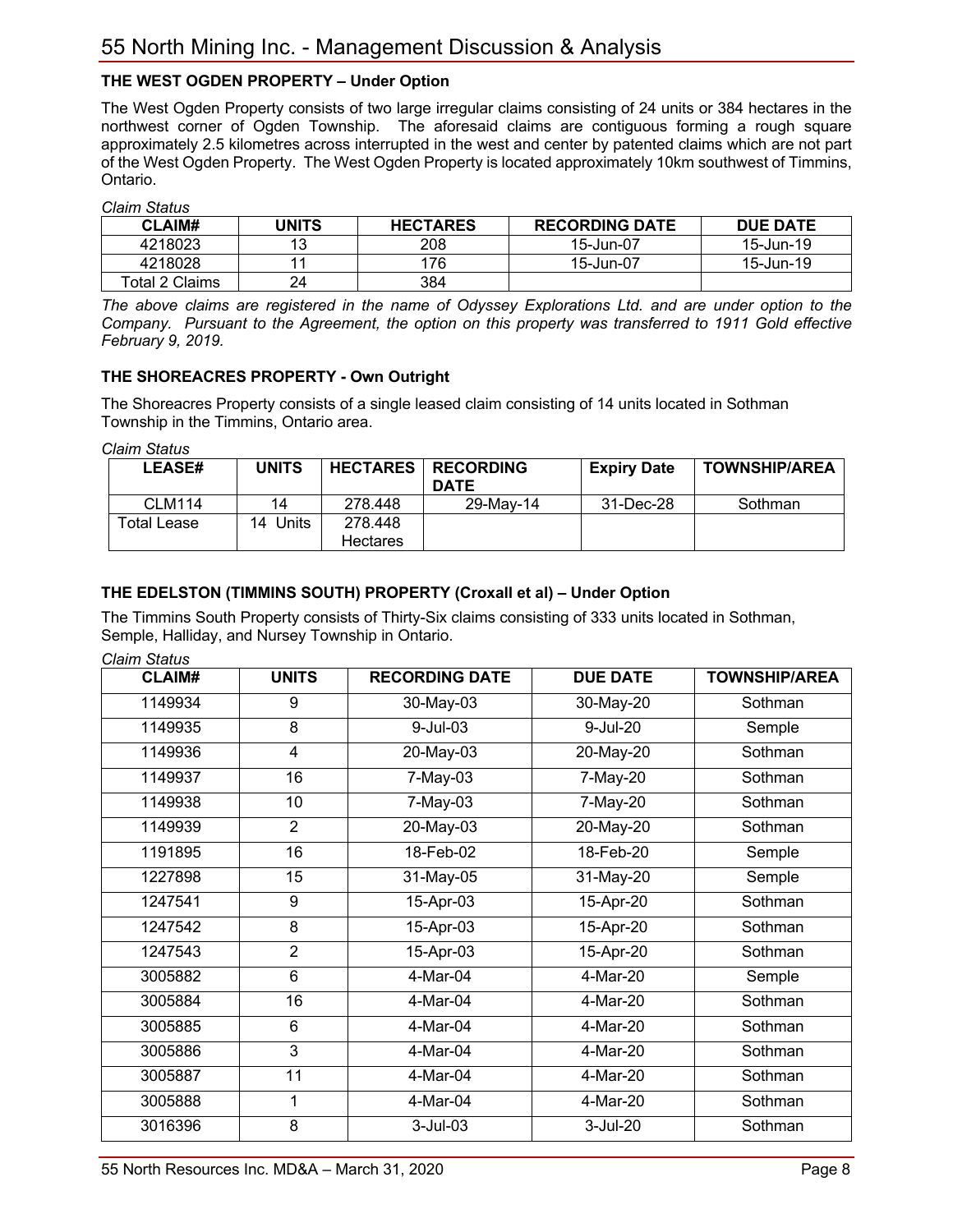| 3016397   | 8   | $3$ -Jul-03 | 3-Jul-20  | Sothman  |
|-----------|-----|-------------|-----------|----------|
| 4202189   | 9   | 2-Mar-09    | 2-Mar-20  | Halliday |
| 4203285   | 8   | 4-Jul-05    | 4-Jul-20  | Semple   |
| 4210938   | 6   | 2-Mar-09    | 2-Mar-20  | Halliday |
| 4212409   | 6   | 23-Feb-07   | 23-Feb-20 | Nursey   |
| 4212410   | 1   | 23-Feb-07   | 23-Feb-20 | Sothman  |
| 4212411   | 16  | 23-Feb-07   | 23-Feb-20 | Sothman  |
| 4224481   | 16  | 28-Aug-07   | 28-Aug-20 | Sothman  |
| 4224482   | 12  | 28-Aug-07   | 28-Aug-20 | Sothman  |
| 4224483   | 16  | 28-Aug-07   | 28-Aug-20 | Sothman  |
| 4224484   | 4   | 28-Aug-07   | 28-Aug-20 | Sothman  |
| 4224485   | 16  | 28-Aug-07   | 28-Aug-20 | Sothman  |
| 4224486   | 13  | 28-Aug-07   | 28-Aug-20 | Sothman  |
| 4224487   | 10  | 28-Aug-07   | 28-Aug-20 | Halliday |
| 4250777   | 8   | 29-Apr-10   | 29-Apr20  | Sothman  |
| 30001053  | 9   | 18-Feb-03   | 18-Feb-20 | Semple   |
| 34 claims | 308 |             |           |          |

# 55 North Mining Inc. - Management Discussion & Analysis

*The above claims were registered in the names of Croxall, Kangas, Miller and Bryant in various owner proportions and are under option with the Company. Effective November 6, 2019 the properties listed above have had the various proportions transferred 100% to 55 North Mining Inc. It should be noted that the claim numbers are legacy numbers under the new claims recording initiative. The claims are all in good standing under the new program.*

# **THE TULLY CENTRAL PROPERTY - Own Outright**

The Tully Property consists of three claims consisting of 23 units designated as P4243871; P4243872; P4243873 in the Tully Township. This project will hence forth be referred to as the Timmins North Project in Company documents and reports and in press releases.

| <b>CLAIM#</b> | <b>UNITS</b> | <b>RECORDING DATE</b> | <b>DUE DATE</b> | <b>TOWNSHIP/AREA</b> |
|---------------|--------------|-----------------------|-----------------|----------------------|
| 4243871       | 12           | 29-Jan-09             | 29-Jan-20       | Tully                |
| 4243872       |              | 29-Jan-09             | 29-Jan-20       | Tully                |
| 4243873       | 5            | 29-Jan-09             | 29-Jan-20       | Tully                |
| 3 Claims      | 23           |                       |                 |                      |

#### *Claim Status*

*The above claims are registered in the name of 55 North Mining Inc. located in Tully Township, Porcupine Mining Division, and District of Cochrane, Ontario. Pursuant to the Agreement, these claims were transferred to 1911 Gold effective February 9, 2019.*

#### **THE NIGHTHAWK PROPERTY - Own Outright**

The Nighthawk Property consists of two claims consisting of 4 units located in the Township of Matheson.

*Claim Status*

| <b>CLAIM#</b> | UNITS | <b>RECORDING DATE</b> | <b>DUE DATE</b> | <b>TOWNSHIP/AREA</b> |
|---------------|-------|-----------------------|-----------------|----------------------|
| 4255976       |       | 14-Sept-10            | 14-Sept-19      | Matheson             |

*The above claim is registered in the name of 55 North Mining Inc. Pursuant to the Agreement, these claims were transferred to 1911 Gold effective February 9, 2019.*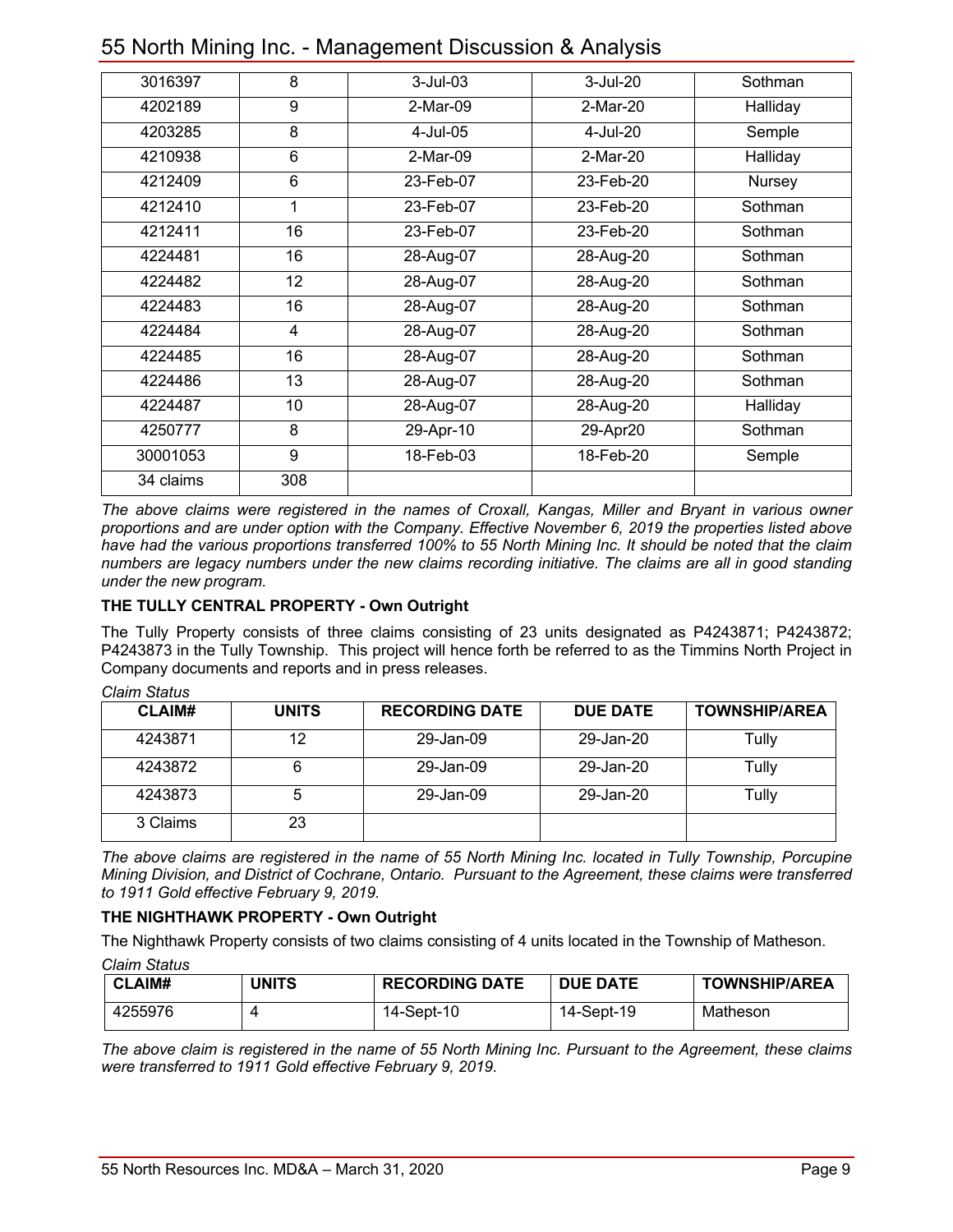# **THE TULLY TOWNSHIP PROPERTY/TIMMINS NORTH**

*Claim Status*

The Tully Mineral Claims consists of 50% interest in sixteen patent claims and two claims comprising of 22 units in the Tully Township area located in Tully Township, Porcupine Mining Division, District of Cochrane, Ontario.

| oiuiiii otutuo         |              |                       |                    |                      |  |  |
|------------------------|--------------|-----------------------|--------------------|----------------------|--|--|
| <b>CLAIM#</b>          | <b>UNITS</b> | <b>RECORDING DATE</b> | <b>Expiry Date</b> | <b>TOWNSHIP/AREA</b> |  |  |
| 57468                  |              | Patent                | 31-May-34          | Tully                |  |  |
| 57463                  |              | Patent                | 31-May-34          | Tully                |  |  |
| 57464                  |              | Patent                | 31-May-34          | Tully                |  |  |
| 57467                  |              | Patent                | 31-May-34          | Tully                |  |  |
| 57471                  |              | Patent                | 31-May-34          | Tully                |  |  |
| 57472                  |              | Patent                | 31-May-34          | Tully                |  |  |
| 57473                  | 1            | Patent                | 31-May-34          | Tully                |  |  |
| 57474                  | 1            | Patent                | 31-May-34          | Tully                |  |  |
| 57475                  | 1            | Patent                | 31-May-34          | Tully                |  |  |
| 57476                  | 1            | Patent                | 31-May-34          | Tully                |  |  |
| 57479                  | 1            | Patent                | 31-May-34          | Tully                |  |  |
| 57480                  |              | Patent                | 31-May-34          | Tully                |  |  |
| 57485                  | 1            | Patent                | 31-May-34          | Tully                |  |  |
| 57486                  |              | Patent                | 31-May-34          | Tully                |  |  |
| 102250                 | 4            | Patent                | 31-May-34          | Tully                |  |  |
| 102251                 | 1            | Patent                | 31-May-34          | Tully                |  |  |
| 3010236                | 4            | 14-Jun-03             | 14-Jun-19          | Tully                |  |  |
| 3010237                | 2            | 14-Jun-03             | 14-Jun-19          | Tully                |  |  |
| <b>Total 18 Claims</b> | 22           |                       |                    |                      |  |  |

*The above claims are registered in the names of 55 North Mining Inc. and 1911 Gold Mining Corporation, each holding a 50% share in the claims. Pursuant to the Agreement, these claims were transferred to 1911 Gold effective February 9, 2019. On July 11, 2019 the Company announced that it had obtained regulatory and shareholder approvals for and that it closed the previously announced sale of its remaining 50% interest in the Tully Property to 1911 Gold.* 

# **RESULTS OF OPERATIONS FOR THE THREE MONTHS ENDED MARCH 31, 2020**

#### **Analysis of the quarter ended March 31, 2020 compared to the quarter ended March 31, 2019**

As the Company is in the exploration phase and its properties are in the early stage of exploration, none of its properties are in production. Therefore, mineral exploration expenditures are not capitalized and losses are incurred as a result of exploration expenditures and administrative expenses relating to the operation of the Company's business. Consequently, the Company's net income is not a meaningful indicator of its performance of potential. The key performance driver for the Company is the acquisition, exploration, and development of prospective mineral properties. By acquiring and exploring projects of superior technical merit, the Company increases the probability of finding and developing economic mineral deposits.

At this time the Company is not anticipating profit from operations in the near future. Until such time as the Company is able to realize profits from the production and marketing of commodities from its properties, the Company will report a deficit and will rely on its ability to obtain equity or debt financing to fund ongoing operations. Additional financing is required for new exploration and promotional initiatives. Due to the nature of the junior mineral exploration industry, the Company will have a continuous need to secure additional funds through the issuance of equity or debt in order to support its corporate and exploration activities, as well as its obligations relating to its properties.

The Company reported a loss of \$70,971 for the three months ended March 31, 2020 compared to a loss of \$127,994 for the three months ended March 31, 2019.

The Company did not undertake any significant exploration activities during the first three months of 2020 or the first three months of 2019. During 2018, with much of the administrative and organization "clean up" completed, much of the corporate activities were curtailed. The Company incurred lower payroll and consulting costs of \$60,000 in the first three months of 2020 compared to \$77,146 in the first three months of 2019. The Company incurred \$2,419 in shareholder communication costs in the first three months of 2020 compared to \$7,757 in the first three months of 2019.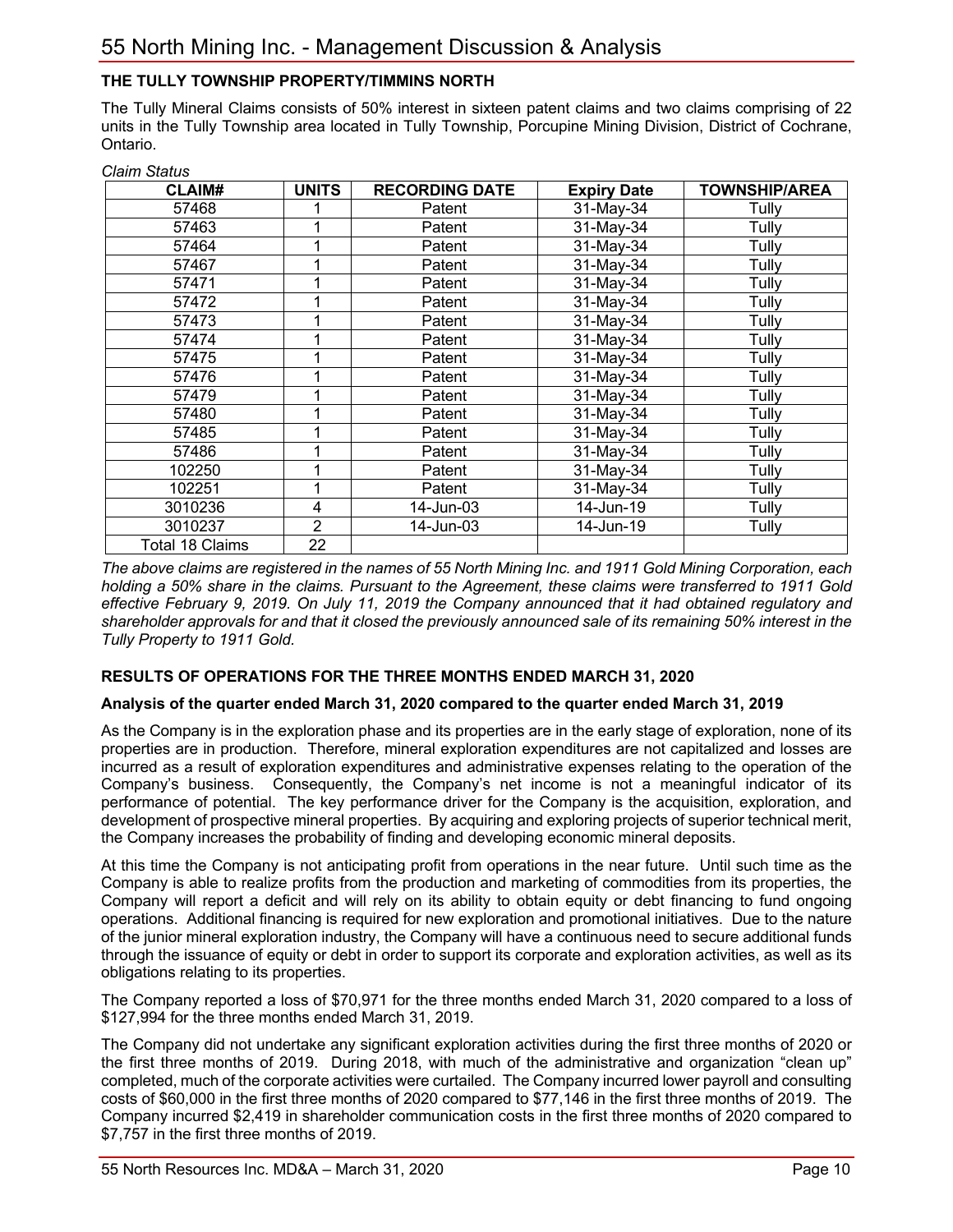Project-related expenditures were \$NIL in the first three months of 2020 compared to \$31,700 in the first three months of 2019.

#### **SUMMARY OF QUARTERLY RESULTS**

The following are the results for the below noted quarters:

|                                 | Q1 2020   | Q4 2019    | Q3 2019   | Q2 2019   |
|---------------------------------|-----------|------------|-----------|-----------|
|                                 |           |            |           |           |
| General administrative expenses | 70,485    | 711,731    | 6.291     | 44,565    |
| Net income (loss)               | (70, 971) | (648, 225) | 1,632,963 | (36,138)  |
| Income (loss) per share         | (0.00)    | (0.01)     | 0.03      | (0.00)    |
|                                 |           |            |           |           |
|                                 | Q1 2019   | Q4 2018    | Q3 2018   | Q2 2018   |
|                                 |           |            |           |           |
| General administrative expenses | 94,733    | 24,331     | 42.145    | 77,823    |
| Net loss                        | (127,991) | (48, 584)  | (42, 145) | (80, 857) |
| Loss per share                  | (0.00)    | (0.00)     | (0.00)    | (0.00)    |

The Company is in the exploration stage and therefore has no regular cash inflows. As at March 31, 2020, the Company had a working capital deficiency of \$574,769 (December 31, 2019 – a working capital deficiency of \$504,283).

The pace of development of its properties will determine how quickly the Company expends its working capital and how long it will take before the Company requires additional working capital. The ability of the Company to access new working capital through additional financings could be adversely affected by many factors including a downturn in mineral prices, a general economic downturn, poor results from exploration programs on its properties and a variety of other factors.

#### **FINANCIAL INSTRUMENTS**

The Corporation's financial instruments consist of cash, accounts payable and accrued liabilities, advance payable, due to related party and promissory note payable.

(a) Risk management and hedging activities

In the normal course of operations the Company is exposed to various financial risks. Management's close involvement in the operations allows for the identification of risks and variances from expectations. The company does not meaningfully participate in the use of financial instruments to control these risks. The company has no designated hedging transactions. The financial risks and management's risk management objectives and policies are as follows:

(i) Currency risk

The company does not hold any assets or liabilities denominated in a foreign currency.

(ii) Price risk

The company is exposed to price risk with respect to commodity prices. As the company is not a producing entity, this risk does not currently affect earnings, however, the risk could affect the completion of future equity transactions. The company monitors commodity prices of precious metals and the stock market to determine the timing, nature and extent of equity transactions.

(iii) Credit risk

Credit risk refers to the risk that a counterparty will default on its contractual obligations resulting in a financial loss to the entity. The company is exposed to credit risk on cash, trade receivables and other receivables. Cash is held with an established Canadian financial institution and the company's other receivables are from Canadian government entities, from which management believes the risk of loss to be remote. The company does not have any derivatives or similar instruments that mitigate the maximum exposure to credit risk.

(iv) Liquidity risk

Liquidity risk is the risk that arises when the maturity of assets and liabilities does not match. Management monitors the company's liquidity by assessing forecast and actual cash flows and by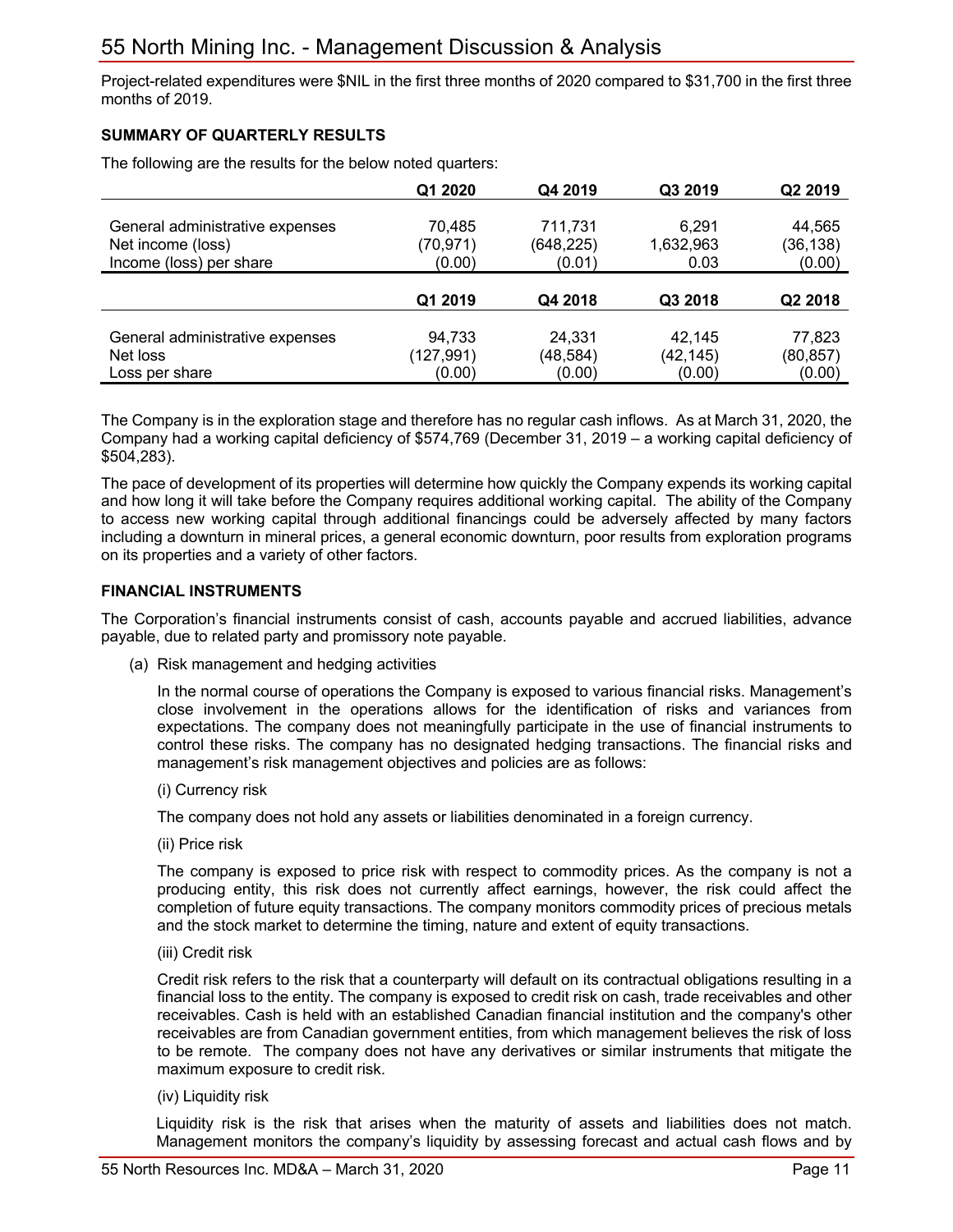maintaining adequate cash on hand. It is management's opinion that it is unlikely that the Company will encounter difficulty in raising funds to meet commitments associated with financial instruments. As at March 31, 2020, the company had a working capital deficiency in the amount of \$574,769.

(v) Interest rate risk

Interest rate risk is the risk that the fair value or future cash flows of a financial instrument will fluctuate because of changes in market interest rates. The Company's promissory note agreement fixes interest at 5% per annum and accordingly is not subject to cash flow interest rate risk due to changes in the market rate of interest. Changes in future interest rates could however affect the carrying value of the debt and result in a non-cash adjustment to earnings.

(b) Fair values, carrying amounts and changes in fair value

The fair values of the company's financial instruments approximate their carrying value due to their short-term nature. Fair value amounts represent point-in-time estimates and may not reflect fair value in the future. The measurements are subjective in nature, involve uncertainties and are a matter of judgment. The methods and assumptions used to develop fair value measurements, for those financial instruments where fair value is recognized in the balance sheet, have been prioritized into three levels as per the fair value hierarchy in Canadian generally accepted accounting principles.

- Level one includes quoted prices (unadjusted) in active markets for identical assets or liabilities.
- Level two includes inputs that are observable other than quoted prices included in level one.
- Level three includes inputs that are not based on observable market data.

At March 31, 2020 and December 31, 2019, the Company's financial instruments were comprised solely of its cash, which was classified as Level 1.

(c) Collateral

The carrying value of financial assets the Company has pledged as collateral as at March 31, 2020 and December 31, 2019 is \$Nil.

#### **RISK FACTORS**

The business of the Company is subject to a number of risks and uncertainties that may impact the business of the Company. A summary of the risk factors that may affect the Company is set forth below.

#### **COMPETION FOR MINERAL DEPOSITS**

The mineral exploration and mining industry is competitive in all phases of exploration, development and production. The Company competes with a number of other entities and individuals in the exploration of search for and the acquisition of attractive mineral properties. As a result of this competition, much of which is with entities with greater financial resources than the Company, the Company may not be able to obtain funding for its exploration projects, obtain and maintain the necessary resources to carry out such exploration or acquire attractive properties in the future on terms it considers acceptable. The Company competes with other resource companies, many of whom have greater financial resources and/or more advanced properties that are better able to attract equity investment and other capital.

#### **RESOURCE EXPLORATION AND DEVELOPMENT INVOLVES A HGITH DEGREE OF RISK**

Resource exploration and development is a speculative business and involves a high degree of risk. There is no known body of commercial ore on any of the properties of the Company. There is no certainty that any expenditure made by the Company in the exploration of any of its properties or otherwise will result in discoveries of commercial quantities of minerals. The marketability of natural resources which may be acquired or discovered by the Company will be affected by numerous factors beyond the control of the Company.

#### **LAG TIME BETWEEN DISCOVERY AND PRODUCTION OF MINERAL RESOURCES**

The Company is unable to predict the amount of time which may elapse between the date when any new mineral resource may be discovered and the date when production, if any, will commence from any such discovery.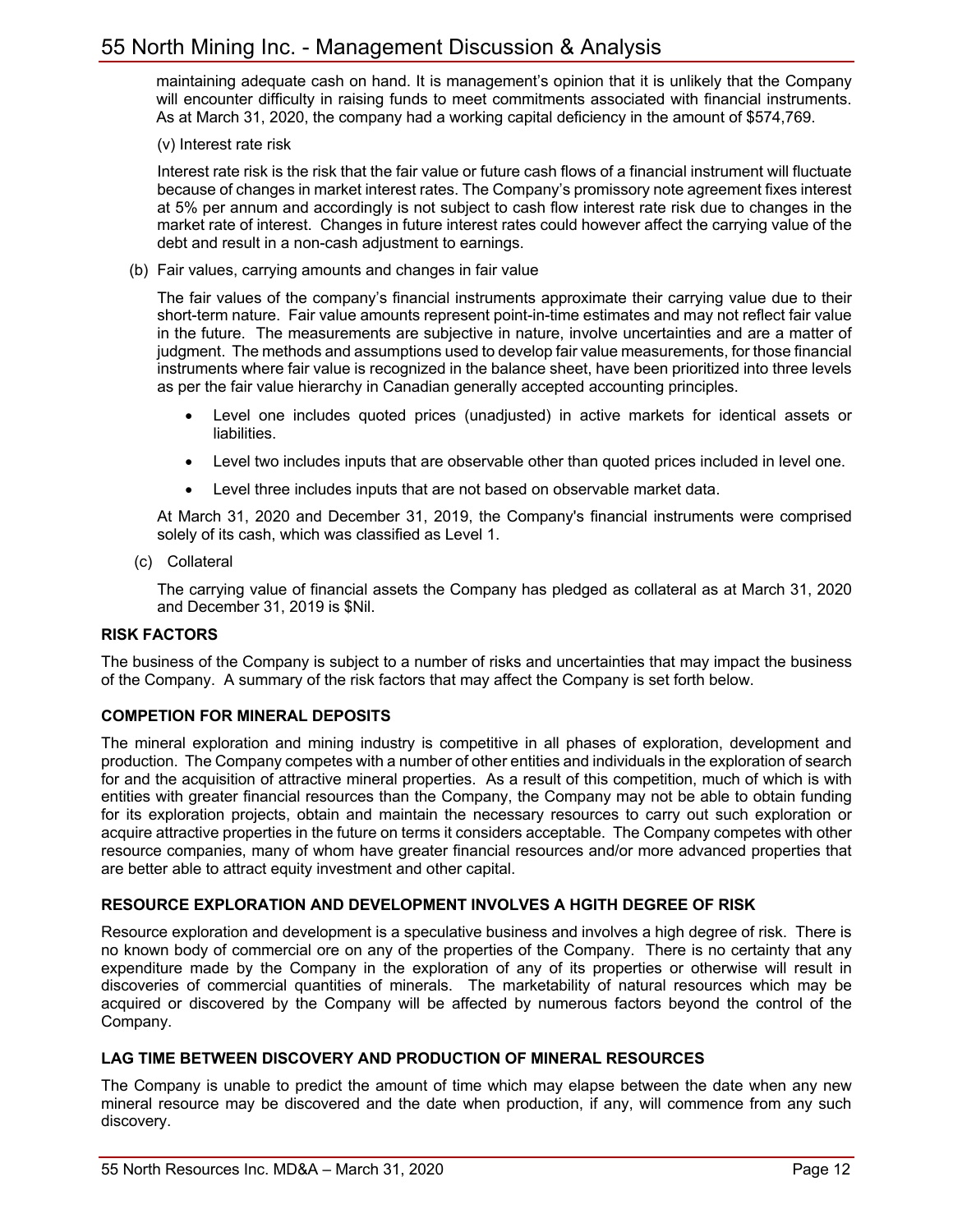# **INFRASTRUCTURE REQUIREMENTS**

Exploration and development of mineral properties depend, to one degree or another, on adequate infrastructure. Reliable roads, bridges, power sources and water supply are important determinants which affect capital and operating costs. Unusual or infrequent weather phenomena, terrorism, sabotage, government or other interference in the maintenance or provision of such infrastructure could adversely affect the Company's operations, financial conditions and results of operations.

#### **TITLE TO THE COMPANY'S PROPERTIES OR INTEREST MAY BE DISPUTED**

Title to and the area of resource concessions may be disputed. There is no guarantee of title to any of the Company's properties. The properties may be subject to prior unregistered agreements or transfers and title may be affected by undetected defects.

#### **SURFACE ACCESS RIGHTS**

The Company does not have surface access rights to all of its mineral properties and will be required to obtain all necessary permits prior to carrying out any exploration activities on certain of its properties. According, the Company may be unable to access certain of its properties and related mineral exploration claims to carry out its proposed exploration activities.

#### **ABORIGINAL LAND CLAIMS AND ABORIGINAL RIGHTS**

The mineral properties of the Company may in the future be the subject of aboriginal peoples' land claims or aboriginal rights claims. The legal basis of an aboriginal land claim and aboriginal rights is a matter of considerable legal complexity and the impact of the assertion of such a claim, or the possible effect of a settlement of such claim upon the Company cannot be predicted with any degree of certainty at this time.

#### **ADDITIONAL FUNDS FOR FUTURE EXPLORATION AND DEVELOPMENT, DILUTION**

As a mineral exploration company, the Company does not generate cash flow from its activities and it must rely primarily on issuances of its securities or the borrowing of funds to finance its operations. The exploration and development of its properties will require substantial funds beyond those it has and there is no assurance that such additional funds will be available to the Company on commercially reasonable terms or in sufficient amounts to allow the Company to continue to pursue its objectives. The inability of the Company to raise further funds whether through additional equity issuances or by other means, could result in delays or the indefinite postponement of planned exploration and/or development activities or, in certain circumstances, the loss of some or all of its property interests or cessation of all mineral exploration and/or development activities.

#### **RISKS ASSOCIATED WITH THE COMPANY'S ACTIVITIES MAY NOT BE INSURABLE**

The Company's business is subject to a number of risks and hazards and no assurance can be given that insurance will cover the risks to which the Company's activities will be subject or will be available at all or at commercially reasonable premiums.

#### **THE COMPANY HAS NO HISTORY OF OPERTAIONS, EARNINGS OR DIVIDENDS**

The Company was incorporated on December 5, 2008 and has no history of earnings or of a return on investment, and there is no assurance that it will generate earnings, operate profitably or provide a return on investment in the future. The Company has no plans to pay dividends.

#### **STATUTORY AND REGULATORY COMPLIANCE IS COMPLEX AND MAY RESULT IN DELAY OR CURTAILMENT OF THE COMPANY'S OPERATIONS**

The current and future operations of the Company and any parties which may carry out exploration, development and mining activities on properties in which the Company holds an interest will be governed by laws and regulations governing mineral concession acquisition, prospecting, development, mining, production, exports, taxes, labour standards, occupational health, waste disposal, toxic substances, land use, environmental protection, mine safety and other matters. Companies engaged in exploration activities often experience increased costs and delays in production and other schedules as a result of the need to comply with applicable laws, regulations and permits. The Company will apply for all necessary permits for the exploration work it intends to conduct, however such permits are, as a practical matter, subject to the discretion of government authorities and there can be no assurance that the Company will be successful in obtaining or maintaining such permits.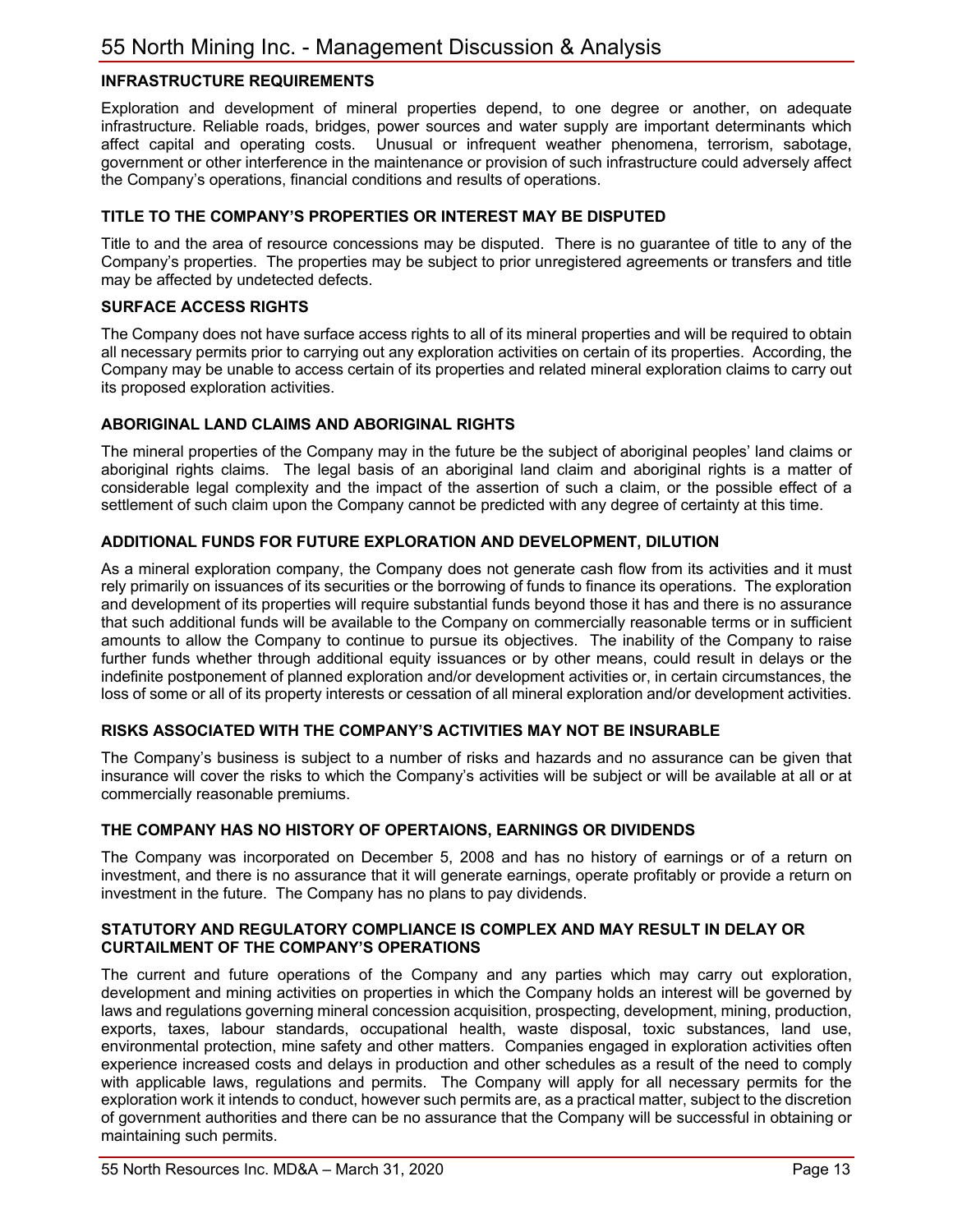# **THE COMPANY DEPENDS ON KEY MANAGEMENT AND EMPLOYEES**

Recruiting and retaining qualified personnel is critical to the Company's success. The number of persons skilled in acquisition, exploration and development of mining properties is limited and competition for such persons is intense. As the Company's business activity grows, the Company will require additional key financial, administrative and mining personnel as well as additional operations staff. There can be no assurance that the Company will be successful in attracting, training and retaining qualified personnel.

#### **SHORTAGE OF SUPPLIES**

The Company may be adversely affected by shortages of critical supplies or equipment required to operate the business of the Company. Any shortage of critical supplies or equipment will affect the timeliness of the development of the Company and its business.

#### **ESTIMATES OF MINERAL RESOURCES**

There are numerous uncertainties inherent in estimating ore reserves and mineral resources. The accuracy of any reserve or resource estimate is a function of the quantity and quality of available data and of the assumptions made and judgments used in engineering and geological interpretation. Fluctuations in precious or base metal prices, results of drilling or metallurgical testing, subsequent to the date of any estimate may require revision of such estimate. In addition, there can be no assurance that precious or base metal recoveries in small scale laboratory tests will be duplicated in larger scale tests under on-site conditions or during production.

#### **ENVIRONMENTAL FACTORS**

All phases of the Company's operations are subject to environmental regulation in the jurisdictions in which it operates. Environmental legislation is evolving in a manner which will require stricter standards and enforcement, increased fines and penalties for non-compliance, more stringent environmental assessments of proposed projects and a heightened degree of responsibility for companies and their officers, directors and employees. There is no assurance that future changes in environmental regulation, if any, will not adversely affect the Company's operations. The Company's operations are subject to environmental regulations promulgated by various government agencies from time to time. Violation of existing or future environmental rules may result in various fines and penalties.

#### **CONFLICT OF INTEREST**

Certain directors and officers of the Company were also directors, officers or shareholders of other companies that are similarly engaged in the business of acquiring, developing, and exploiting natural resource properties. Such associations may give rise to conflicts of interest from time to time, including with respect to the obligations of the Company and Klondex pursuant to the Option Purchase Agreement. The directors of the Company are required by law to act honestly and in good faith with a view to the best interests of the Company and to disclose any interest which they may have in any project or opportunity of the Company.

#### **OFF BALANCE SHEET ARRANGEMENTS**

There are no off-balance sheet arrangements to which the Company is committed.

#### **RELATED PARTY TRANSACTIONS**

At March 31, 2020, advance payable of \$494,455 (December 31, 2019 - \$389,455) is made up of monies due to a company in which directors of the Company are shareholders. The advances are unsecured, non-interest bearing and due on demand.

Key management personnel are those persons having authority and responsibility for planning, directing and controlling the activities of the group, directly and indirectly, include any director (whether executive or otherwise) of the Company. Total fees paid to the Company's CFO during the three months ended March 31, 2020 is \$13,000 (three months ended March 31, 2019 - \$15,000) with \$13,000 remaining in accounts payable at quarter end (March 31, 2019 - \$2,500), in addition to \$1,474 in expenses due at March 31, 2020 (March 31, 2019 - \$769). Total fees paid to a Company Director during the three months ended March 31, 2020 is \$20,000 (three months ended March 31, 2019 - \$NIL) with \$20,000 remaining in accounts payable at quarter end (March 31, 2019 - \$NIL). At March 31, 2020, the Company's Chairman is owed \$5,486 in expenses (March 31, 2019 - \$NIL), which amount remains in accounts payable at quarter-end (March 31, 2019 - \$NIL).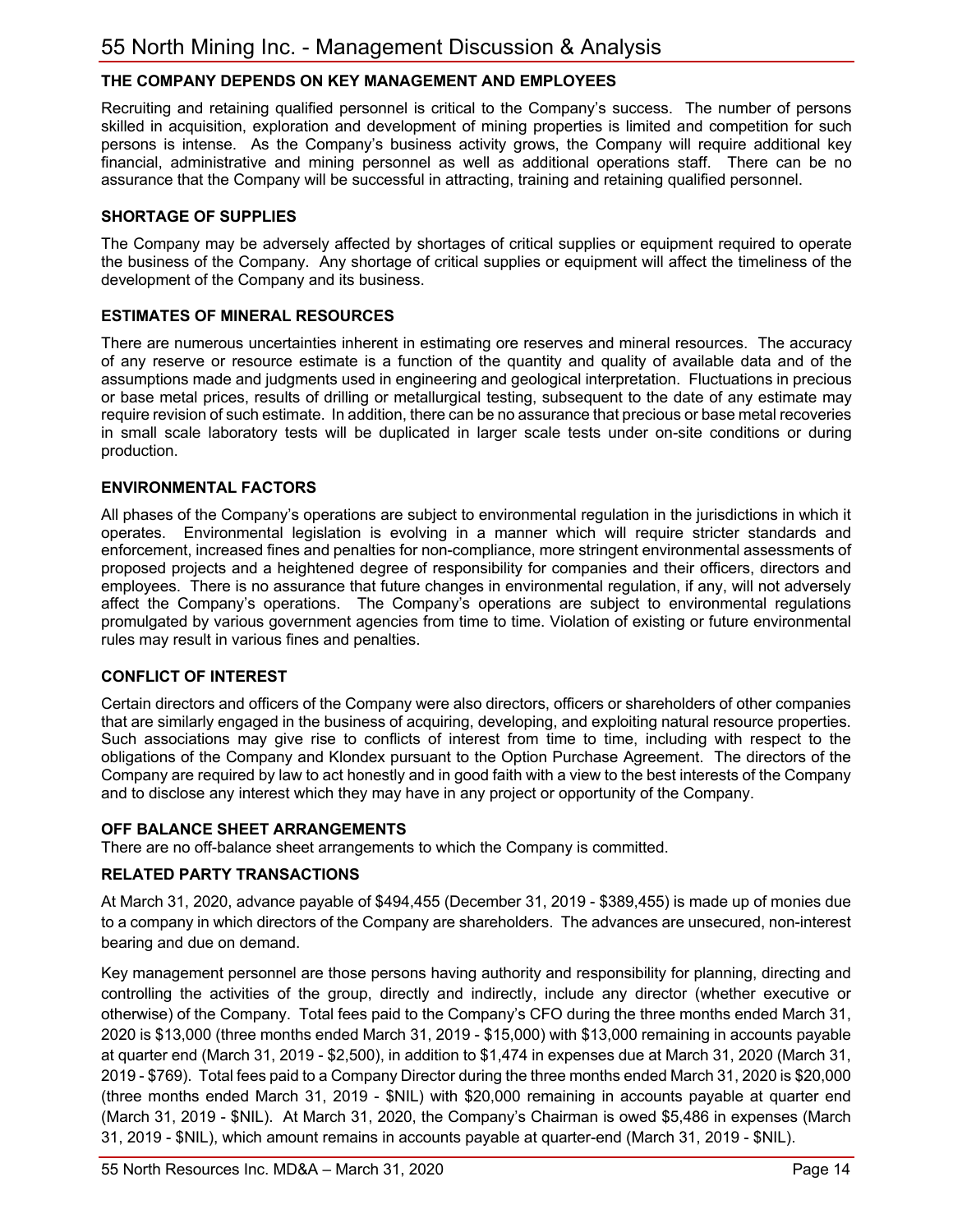# **FUTURE CHANGES in ACCOUNTING POLICIES**

#### **New accounting pronouncements**

Certain new standards, interpretations, amendments and improvements to existing standards were issued by the IASB or IFRIC. Some updates that are not applicable or are not consequential to the Company may have been excluded from the list below. None of these is expected to have a significant effect on the Consolidated Financial Statements of the Company.

The Conceptual Framework for Financial Reporting (revised in 2018) has been updated to expand on the existing Conceptual Framework by focusing on the elements of financial statements, recognition and derecognition, measurement, and presentation and disclosure. The standard is effective for annual periods beginning on or after January 1, 2020. These new standards and changes did not have any material impact on the Company's financial statements.

Amendments to IAS 1 – Presentation of Financial Statements and IAS 8 – Accounting Policies, Changes in Accounting Estimates and Errors has been updated. The definition of "material" is being clarified for purpose of improving consistency and application of the concept where applicable. The standard is effective for annual periods beginning on or after January 1, 2020. This new standard and changes did not have any material impact on the Company's financial statements.

#### **ADDITIONAL DISCLOSURE FOR VENTURE ISSUERS WITHOUT SIGNIFICANT REVENUE**

As the Company has had no significant revenue from operations since inception (December 5, 2008), the following is a breakdown of the material costs incurred by the Company:

|                                                   | Three months<br>Ended<br>March 31,<br>2019 | <b>Three Months</b><br><b>Ended</b><br>March 31,<br>2019 |
|---------------------------------------------------|--------------------------------------------|----------------------------------------------------------|
| Exploration and Development (Mining Claims) Costs | $---$                                      | \$31,700                                                 |
| <b>General and Administrative Expenses</b>        | \$70,485                                   | \$94,733                                                 |

#### **DISCLOSURE OF OUTSTANDING SHARE DATA**

#### **a) Authorized:**

The Company is authorized to issue an unlimited number of common shares with each common share entitled to one vote.

#### **b) Common shares issued:**

|                                               | <b>Number of Shares</b> | <b>Stated Capital</b> |
|-----------------------------------------------|-------------------------|-----------------------|
| Balance, December 31, 2017                    | 45,064,723              | \$27,567,165          |
| Shares issued in private placement            | 7,899,994               | 474,000               |
| Share issue costs                             | ---                     | (26, 939)             |
| Flow-through share premium liability          | ---                     | (125, 610)            |
| Value of associated warrants                  | ---                     | (74,000)              |
| Balance, December 31, 2018                    | 52,964,717              | \$27,814,616          |
| Shares issued in private placement            | 26,383,333              | 1,144,000             |
| Value of associated warrants                  | ---                     | (15, 400)             |
| Share issue costs                             | ---                     | (2, 450)              |
| Balance, December 31, 2019 and March 31, 2020 | 79.348.050              | \$28,940,766          |